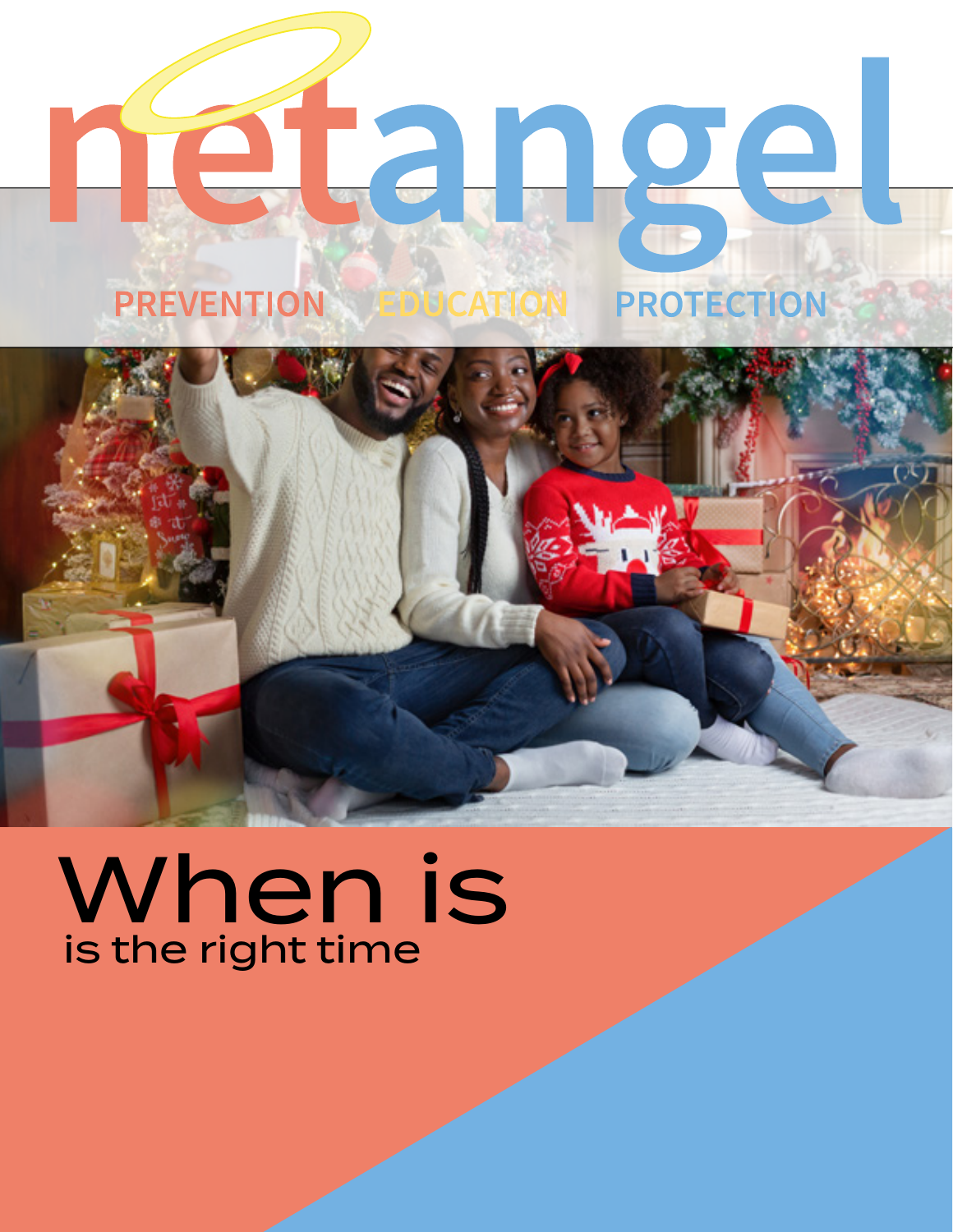## When do you buy your child a smartphone?



Research tells us that the most common age for children to get their first smart phone is between 10 & 12 in readiness for them starting secondary school. It is not uncommon for them to own or have access to a smart phone whilst at primary school. There are a number of risks that children can be exposed to by having a smart phone at such a young age. However, if managed responsibly these risks can be reduced . It is important that as parent s we take an active interest in our children's digital upbringing. This can be done by setting rules & boundaries, helping them develop a better u n - derstanding on how u s e technology including

s m a r t

phones responsibly.

As well as educating our children it is important that as parents or guardians we educate ourselves with

the apps and resources available to ensure a structured, healthy and safe approach to our children's digital journey .

Some parents leave it as long as possible be making such a commitment , other parents can be early adopters and give their child a smart phone whilst in primary school. We all know our children's maturity levels and weather or not smart phone is the right choice for them at such an early age.

Parents have highlighted a number of concerns that they have by purchasing a smart phone for the children. These include

- Access to social media , taking photos and sharing them online
- Spending to much time on their device and it becoming addictive. Exposed to things that are not age appropriate .
- Cyberbullying and exposure to predators and online grooming
- No control on what they can access outside of the home environment.
- Sharing personal information with strangers
- Being influenced by fake news, celebs and extremism.

There are a number of benefits by allowing your child to own a smart phone

- Be able to locate their device.
- Give you the ability to contact them.
- A better understanding of how your child is using their device.
- Helps with home-schooling.
- Apps to ensure that there are filters in place, blocking non age appropriate websites.
- Apps to help develop and maintain a healthy digital balance
- Apps to set the correct ages rating for apps and games

In conclusion there is no right or wrong time when to purchase your child a smart phone. , but at some point you won't be able to avoid the subject.

When you a ready to make that all important decision we would highly recommend taking the time researching what tools and resources are available to ensure you can continue to help support and nurture your childs with their digital journey .

Why not visit our website [www.netangel.org](http://www.netangel.org  ) 

or visit our YouTube channel and review our library of "How to guides" and informative videos.

[Netangel - YouTube Channel](https://www.youtube.com/channel/UCWv7GH8nOobLBgVLPmJu63w)

**Video** When is the right time to buy your child a smart phone?

- **Topics** Average age, main usage, concerns, what do parents want, parental control apps
- **Synopsis** To be competent you must be knowledgeable and experienced. A child's brain is impressionable but is also developing at a rapid rate. Education is so important and Parental controls help parents ensure children are not exposed, at the same time stay part of their online world. As our children grow from infant to primary, to secondary controlled exposure and education shall help them cope with some of the difficult behaviors they will come across as they shall recognise this does not feel right and make their own decision.



**Link to parental guide** [Netangel -](https://youtu.be/dwayMnWzBao) When is the right time for a mobile device

| <b>App</b> Norton Family Parental Controls                                                                                                                                                                                                                    |
|---------------------------------------------------------------------------------------------------------------------------------------------------------------------------------------------------------------------------------------------------------------|
| <b>Includes</b> Web filters, time keeping, location service, school time, search history                                                                                                                                                                      |
| <b>Synopsis</b> Norton Family is a simple easy to use parental conrtol app for your childs<br>desktop and mobile devices. It allows parents to nurture a safe digital balance<br>for the children and thier devices and help them develop good online habits. |
| <b>Price</b> £29.99/year or included with the purchase of Norton 360 Deluxe and<br>Norton 360 Premium which you can purchase direct through netangel.org/<br>products                                                                                         |

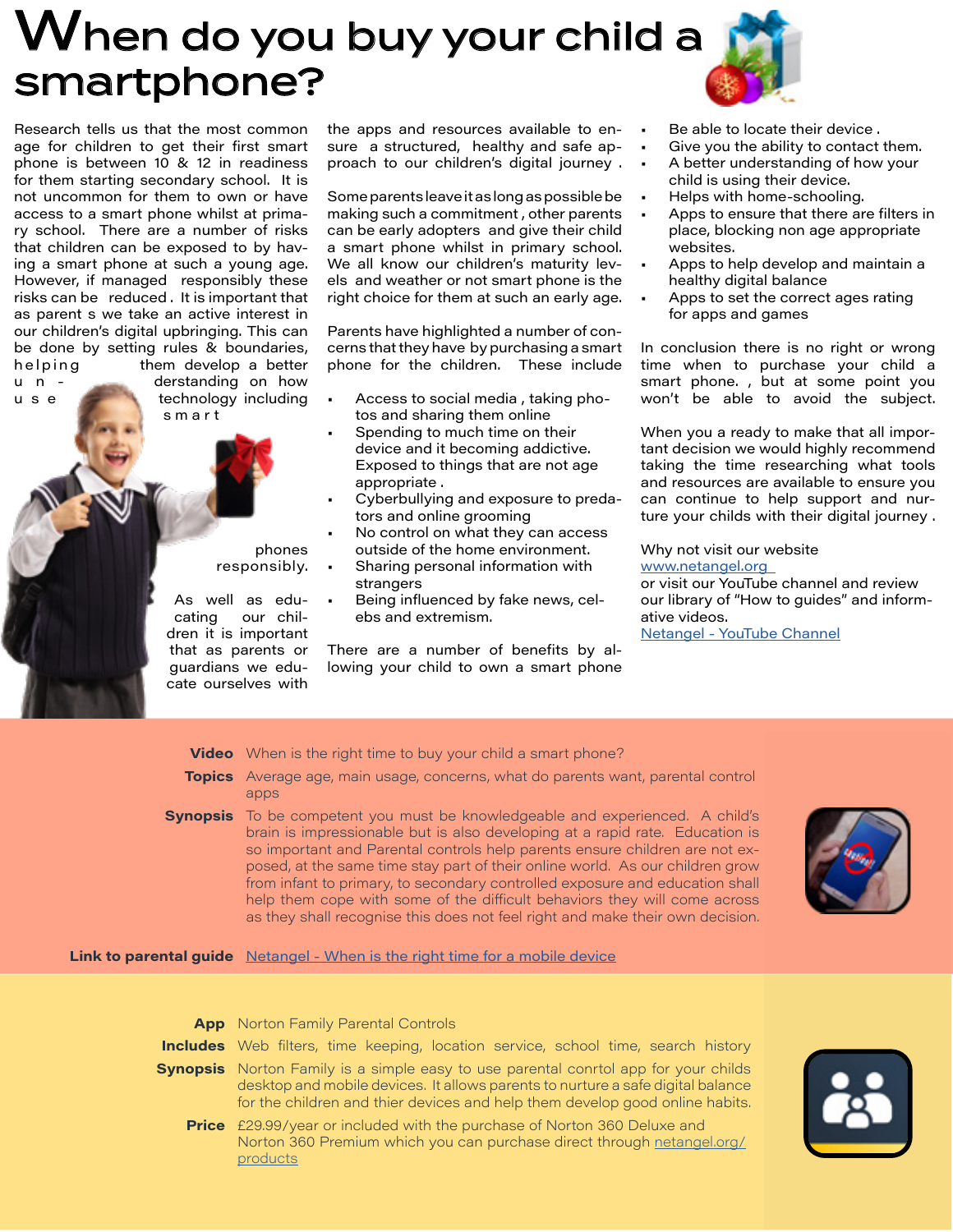

## **Information Video** Digital Footprint

**Synopsis** Digital footprint or digital shadow refers to your unique set of traceable digital activities, actions, contributions and communications manifested on the Internet or digital devices. So why is it important to maintain a positive digital footprint throughout our digital life?



**Link to parental guide** [Setting up and configuring Google Family Link - Part Two](https://youtu.be/eDMoWjFtD04)

**Game** Grand Theft Auto

**Age Rating** Pegi 18

**Synopsis** A seria of action adventure games that focuses on an open world where players complete missions. The game is designed for 18+ and involves violence, bad language, drugs, sexual innuendos.



**Link to parental guide** [Grand Theft Auto \(GTA\) - What parents need to know](https://youtu.be/jCACNtSDsmI).